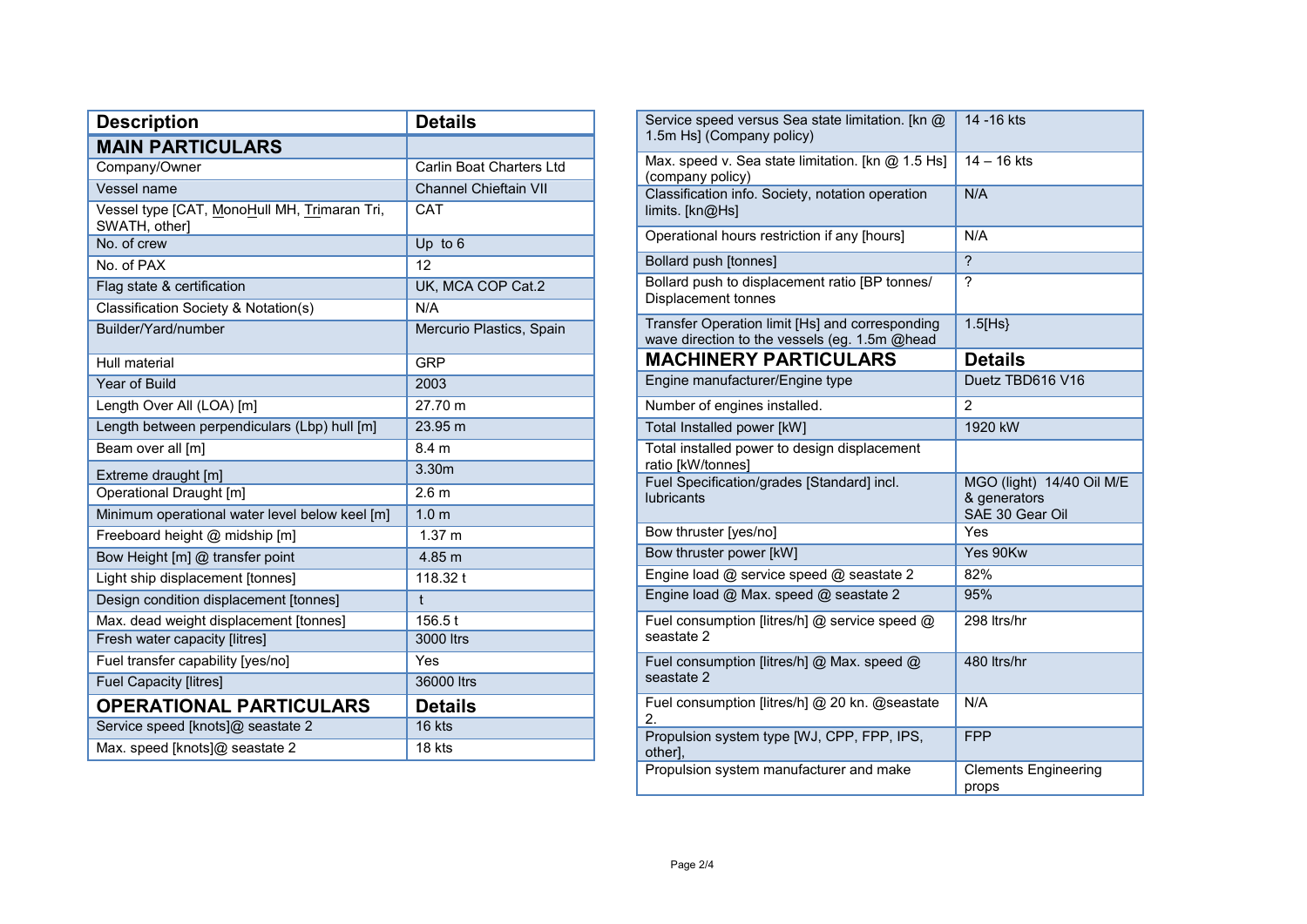| If WJ - Max. WJ input power [KW] @ zero<br>speed, ie Bollard Push [kW]                                                                                                       | N/A                        |
|------------------------------------------------------------------------------------------------------------------------------------------------------------------------------|----------------------------|
| <b>DECK ARRANGMENTS &amp;</b><br><b>EQUIPEMENT</b>                                                                                                                           | <b>Details</b>             |
| Crane [yes/no]                                                                                                                                                               | Yes                        |
| Crane specification if any.                                                                                                                                                  | Atlas                      |
| Container position [yes/no]                                                                                                                                                  | <b>YFS</b>                 |
| Container position details. [no. aft, no. fore]                                                                                                                              | 2 x 20' container aft deck |
|                                                                                                                                                                              |                            |
| HP washer                                                                                                                                                                    | <b>No</b>                  |
| CARGO capacity total [t]                                                                                                                                                     | 40.7 t                     |
| Cargo capacity fore deck[t]                                                                                                                                                  | 16.5t                      |
| Cargo Capacity aft deck [t]                                                                                                                                                  | 23t                        |
| Specific deck load [t/m^2]                                                                                                                                                   | 1.5 $t/m2$                 |
| Free Deck Space fore deck[m^2]                                                                                                                                               | 25 m <sup>2</sup>          |
| Free deck space aft deck [m^2]                                                                                                                                               | $60 \text{ m}^2$           |
| Sewage discharge shore connection                                                                                                                                            |                            |
| Oily Bilge water discharge shore connection                                                                                                                                  | <b>No</b>                  |
| Transfer system/Prepared for Transfer system<br>[yes/No] & [Type]                                                                                                            |                            |
| <b>NAVIGATIONAL EQUIPMENT &amp;</b><br><b>COMMS.</b>                                                                                                                         | <b>Details</b>             |
| Crewfinder system corresponding to the<br>(Personnel locator Beacons (PLB's) used on<br>site [Yes/No]                                                                        | Yes                        |
| The vessel must at least be equipped with GPS<br>[Yes/No]                                                                                                                    | Yes                        |
| The vessel must at least be equipped with<br>NAVTEX [Yes/No]                                                                                                                 | Yes                        |
| Communication system on board the vessel<br>must allow communication between the master<br>at the helmsman position and deck crew at any<br>position on the vessel. [Yes/No] | Yes                        |
| Radar reflector [Yes/No]                                                                                                                                                     | Yes                        |

| Automatic identification system (AIS) class A<br>[Yes/No]                                                                   | Yes               |
|-----------------------------------------------------------------------------------------------------------------------------|-------------------|
| Updated nautical paper charts for the<br>operational area and electronic chart display<br>approved by authorities. [Yes/No] | Yes               |
| Propeller RPM or thrust indicator [Yes/No]                                                                                  | Yes               |
| Rudder angle indicator (or direction of steering<br>thrust) [Yes/No]                                                        | Yes               |
| GHz Radar with plotting function [Yes/No]                                                                                   | Yes               |
| Echo sounding device [Yes/No]                                                                                               | Yes               |
| Speed and distance measuring device capable<br>of measuring speed through the water (speed<br>log) [Yes/No]                 | Yes               |
| Satellite compass [Yes/No]                                                                                                  | Yes               |
| A fixed mounted magnetic compass, properly<br>adjusted with deviation table [Yes/No]                                        | Yes               |
| Sound signalling equipment [Yes/No]                                                                                         | Yes               |
| <b>GMDSS Radio equipment</b>                                                                                                | <b>No</b>         |
| Handheld VHF for deck personel                                                                                              | Yes               |
| VHF with DSC & P-channel as advised by site                                                                                 | Yes ICOM          |
| Emergency Position Indicating Radio Beacon<br>(EPIRB)                                                                       | Yes               |
| Search and Rescue Transponder (SART)                                                                                        | Yes               |
| <b>ACCOMMODATION</b><br><b>ARRANGEMENT</b>                                                                                  | <b>Details</b>    |
| Seating (number, recline, suspended, fixed)                                                                                 | x 13 Suspensions. |
| Storage                                                                                                                     | Yes               |
| Mess/Pantry and toilet/shower                                                                                               | Yes               |
| Dry baggage storage                                                                                                         | Yes               |
| Wet changing room                                                                                                           | <b>No</b>         |
|                                                                                                                             |                   |